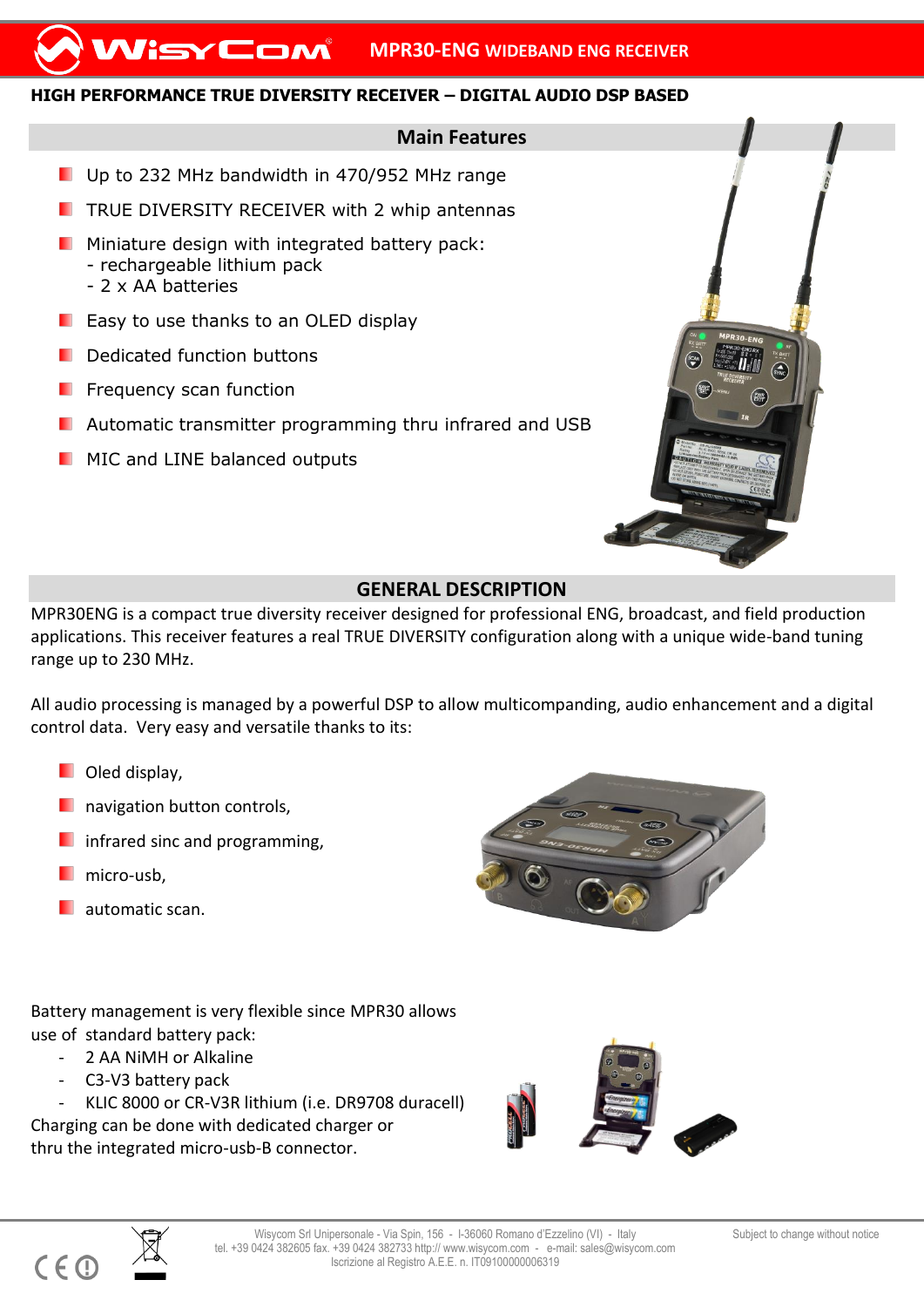## **TECHNICAL DATA**

| • Frequency ranges                                                                                                                                                                                                                                                            | : MPR30 N $\Rightarrow$ option 470 ÷ 700 MHz<br>MPR30 M $\Rightarrow$ option 566 ÷ 798 MHz<br>other ranges are available on request in 470÷952 MHz                                                                                                                                                                                                                                                                                                                                                                                                                                                                          |
|-------------------------------------------------------------------------------------------------------------------------------------------------------------------------------------------------------------------------------------------------------------------------------|-----------------------------------------------------------------------------------------------------------------------------------------------------------------------------------------------------------------------------------------------------------------------------------------------------------------------------------------------------------------------------------------------------------------------------------------------------------------------------------------------------------------------------------------------------------------------------------------------------------------------------|
| • Switching-window<br>• Frequencies                                                                                                                                                                                                                                           | · Switchable channels : 2400 user programmable frequencies, organized in 40 groups of 60 channels.<br>$:$ up 232 MHz.<br>: microprocessor controlled frequency synthesizer circuit,<br>with 25 kHz minimum step. The frequencies can be easily<br>PC reprogrammed with the optional UPK 300E Programming Kit.                                                                                                                                                                                                                                                                                                               |
| • Frequency error<br>• Temperature range<br>• Modulation<br>• Nominal deviation<br>• Antenna input imp.<br>• Sensitivity                                                                                                                                                      | $\pm$ < $\pm$ 2.5 ppm, in the rated temperature range.<br>: $-10 \div +55$ °C.<br>: FM, with 50 us de-emphasis.<br>: $\pm$ 40 kHz (Max. operating deviation = $\pm$ 60 kHz).<br>: 50 ohm sma type (SWR < 1:2; typ. 1:1.4).<br>$2 \mu V$ (6 dB $\mu$ V), for<br>SND/N > 58 dB;<br>: $\Rightarrow$<br>$5 \mu V$ (14 dB $\mu$ V), for SND/N > 98 dB.<br>$\Rightarrow$<br>in the whole switching-window [1].                                                                                                                                                                                                                    |
| • Co-channel rejection : > 2.5 dB.<br>• Spurious rec. reject. $\therefore$ > 100 dB.<br>• IF image rejection<br>· Intermod. rejection<br>$\bullet$ IIP3<br>· Spurious emissions<br>• Noise Reduction<br>• AF bandwidth<br>• Distortion<br>• SND/D ratio (Anal.)<br>• Powering | • Amplitude response $\therefore$ < 0.5 dB (for RF input signal: 6 dBµV $\div$ 100 dBµV).<br>• Adjacent chan. Sel. : > 80 dB typical (for channel spacing $\geq$ 400 kHz).<br>$:$ > 90 dB.<br>$:$ > 76 dB.<br>$\therefore$ > +10 dBm typical.<br>: $< 2$ nW (typical = 0.1 pW).<br>: $\Rightarrow$ ENR (Wisycom Extended-NR)<br>: $30$ Hz $\div$ 20 kHz.<br>• Frequency response : $\pm$ 0.5 dB in the 30 Hz $\div$ 19 kHz range.<br>: 0.3 % typical.<br>: 100 dB typical [1]<br>: - 2 x IEC-LR6 1.5V size-AA alkaline or NiMh rechargeable<br>- C3-V3 battery pack<br>- KLIC 8000 or CR-V3R lithium (i.e. DR9708 duracell) |
| • Weight<br>• Audio line-output<br>• Audio line-out lev.                                                                                                                                                                                                                      | : 100 g approx. without batteries<br>: mono balanced on 3.5 mm jack socket lockable<br>: MAX +18 dBu (peak deviation), adjustable in one dB step in a range of 54 dB<br>• Audio Headphone-out: 3.5 mm jack socket lockable<br>22                                                                                                                                                                                                                                                                                                                                                                                            |
|                                                                                                                                                                                                                                                                               |                                                                                                                                                                                                                                                                                                                                                                                                                                                                                                                                                                                                                             |

WisyCom



NOTE [1]: RMS value, 22 Hz / 22 kHz, unweighted. The MPR30ENG receiver complies with ETSI specifications: ETS 300 422



 $\subset$ 

 $\overline{27}$